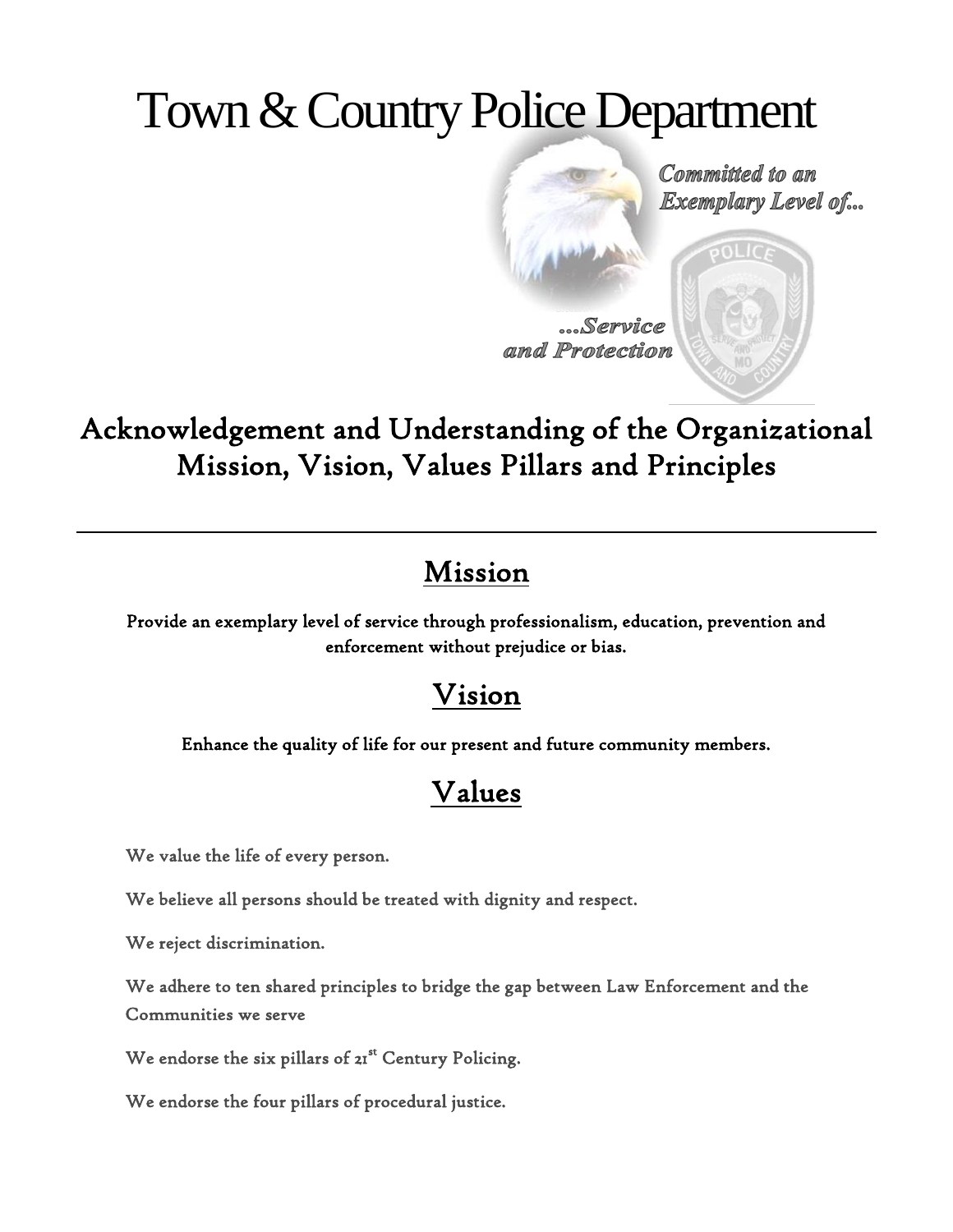We endorse the values inherent in community policing.

We believe in developing strong ongoing relationships.

We believe that law enforcement and community leaders should encourage citizens to gain a better understanding of the law to assist them in their interactions with law enforcement officers.

We support diversity in the law enforcement profession and strive to have a diverse organization.

We endorse using de-escalation tactics to reduce the potential for confrontations and believe human life should be taken only as a last resort.

# **10** Shared Principles to bridge the gap between Law Enforcement and the communities we serve.

- 1. We value the life of every person and consider life to be the highest value.
- 2. All persons should be treated with dignity and respect. This is another foundational value.
- 3. We reject discrimination toward any person that is based on race, ethnicity, religion, color, nationality, immigrant status, sexual orientation, gender, disability, or familial status.
- 4. We endorse the six pillars in the report of the President's Task Force on 21<sup>st</sup> Century Policing. The first pillar is to build and rebuild trust through procedural justice, transparency, accountability, and honest recognition of past and present obstacles.
- 5. We endorse the four pillars of procedural justice, which are fairness, voice (i.e., an opportunity for citizens and police to believe they are heard), transparency, and impartiality.
- 6. We endorse the values inherent in community policing, which includes community partnerships involving law enforcement, engagement of police officers with residents outside of interaction specific to enforcement of laws, and problem-solving that is collaborative, not one-sided.
- 7. We believe that developing strong ongoing relationships between law enforcement and communities of color at the leadership level and street level will be the keys to diminishing and eliminating racial tension.
- 8. We believe that law enforcement and community leaders have a mutual responsibility to encourage all citizens to gain a better understanding and knowledge of the law to assist them in their interactions with law enforcement officers.